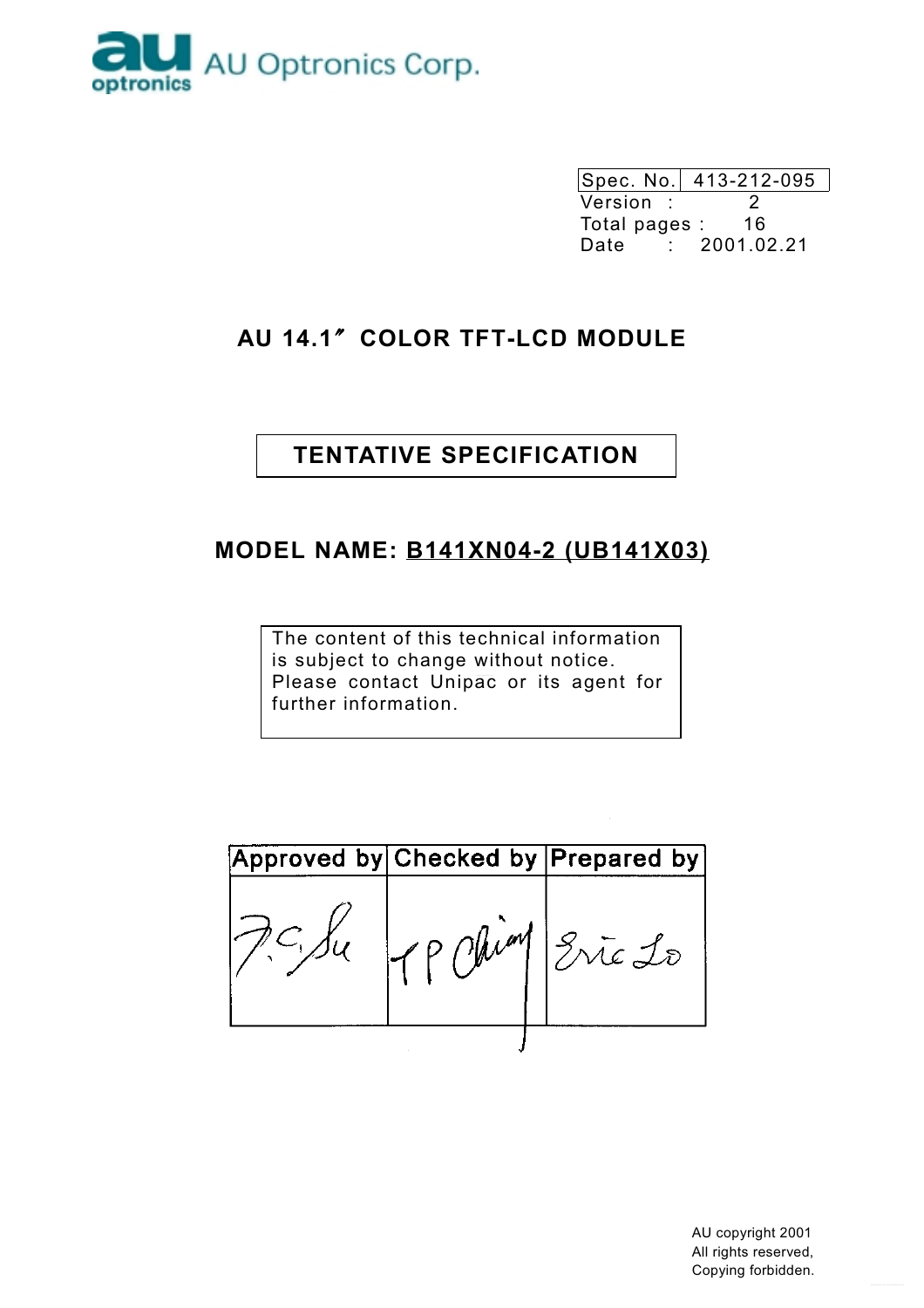# **Record of Revision**

| Version        | <b>Revise Date</b> | Page             | Content                                                                    |
|----------------|--------------------|------------------|----------------------------------------------------------------------------|
| $\mathbf 1$    | 31/Jan./2001       |                  | First draft.                                                               |
| $\overline{2}$ | 21/Feb./2001       | $\overline{2}$   | A. Modify maximum thickness of overall dimension => $5.8\rightarrow 5.5$   |
|                |                    | $\sqrt{5}$       | 3.a.Note 2 Ton=> 470 $\mu$ s → 470 $\mu$ s <sup><math>\pm</math></sup> 10% |
|                |                    | $\boldsymbol{9}$ | Vs of Lamp starting voltage=> Max.=925→1250 and add Note 3                 |
|                |                    |                  |                                                                            |
|                |                    |                  |                                                                            |
|                |                    |                  |                                                                            |
|                |                    |                  |                                                                            |
|                |                    |                  |                                                                            |
|                |                    |                  |                                                                            |
|                |                    |                  |                                                                            |
|                |                    |                  |                                                                            |
|                |                    |                  |                                                                            |
|                |                    |                  |                                                                            |
|                |                    |                  |                                                                            |
|                |                    |                  |                                                                            |
|                |                    |                  |                                                                            |
|                |                    |                  |                                                                            |
|                |                    |                  |                                                                            |
|                |                    |                  |                                                                            |
|                |                    |                  |                                                                            |
|                |                    |                  |                                                                            |
|                |                    |                  |                                                                            |
|                |                    |                  |                                                                            |
|                |                    |                  |                                                                            |
|                |                    |                  |                                                                            |
|                |                    |                  |                                                                            |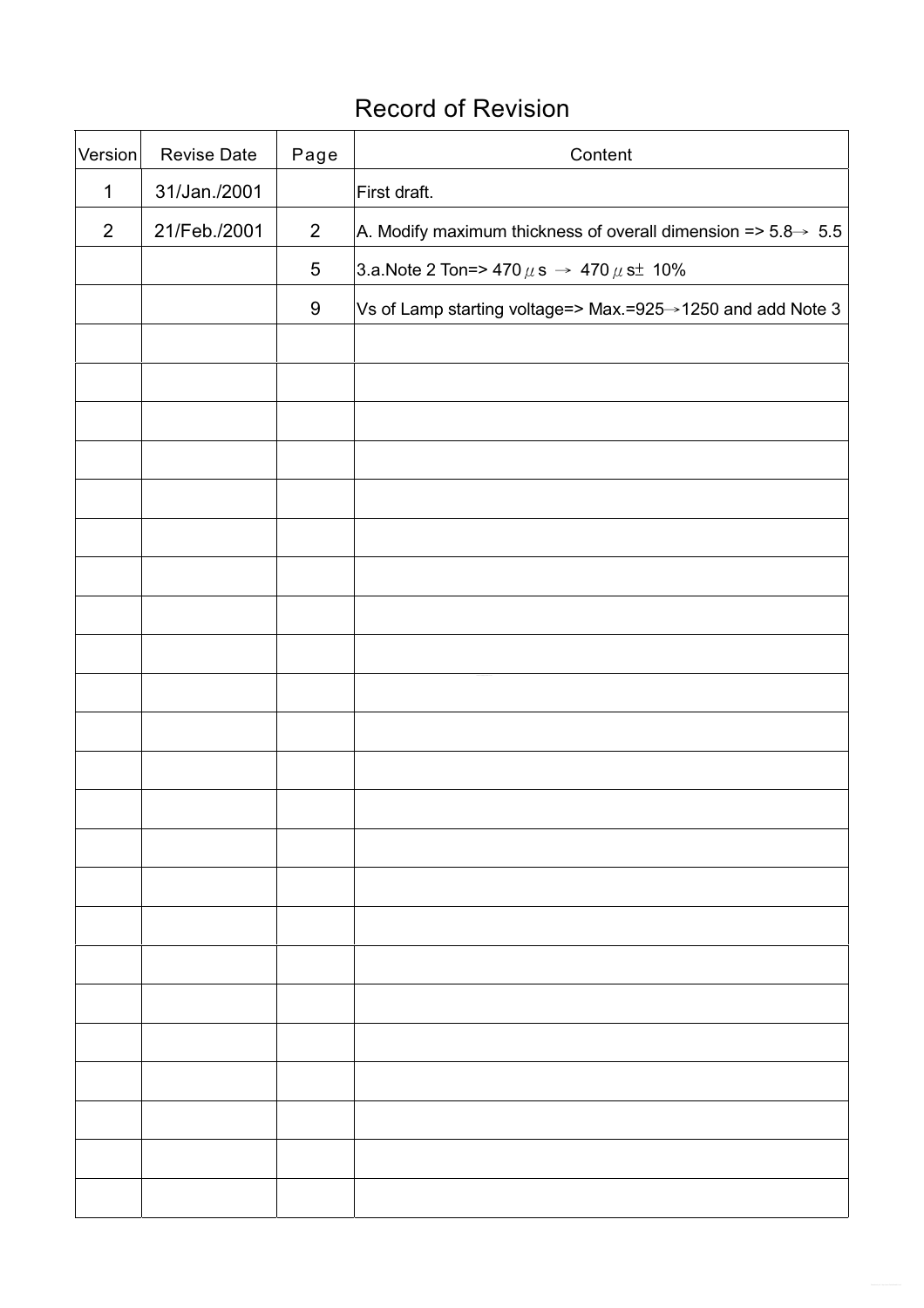| Spec. No. | 413-212-095             |
|-----------|-------------------------|
| Version   | $\cdot$ $\cdot$ $\cdot$ |
| Page      | : 1/16                  |

### **Contents:**

|                                               | P <sub>2</sub>  |
|-----------------------------------------------|-----------------|
|                                               | P <sub>3</sub>  |
|                                               | P <sub>3</sub>  |
|                                               |                 |
|                                               | P <sub>5</sub>  |
|                                               | P <sub>5</sub>  |
|                                               | P <sub>6</sub>  |
|                                               | P <sub>7</sub>  |
|                                               | P <sub>8</sub>  |
|                                               | P <sub>9</sub>  |
|                                               | <b>P10</b>      |
|                                               | <b>P12</b>      |
|                                               | <b>P12</b>      |
|                                               | <b>P12</b>      |
|                                               | P <sub>13</sub> |
| Appendix:                                     |                 |
| Fig.1-(a) LCM outline dimensions (Front side) | P <sub>14</sub> |
|                                               | <b>P15</b>      |
|                                               | <b>P16</b>      |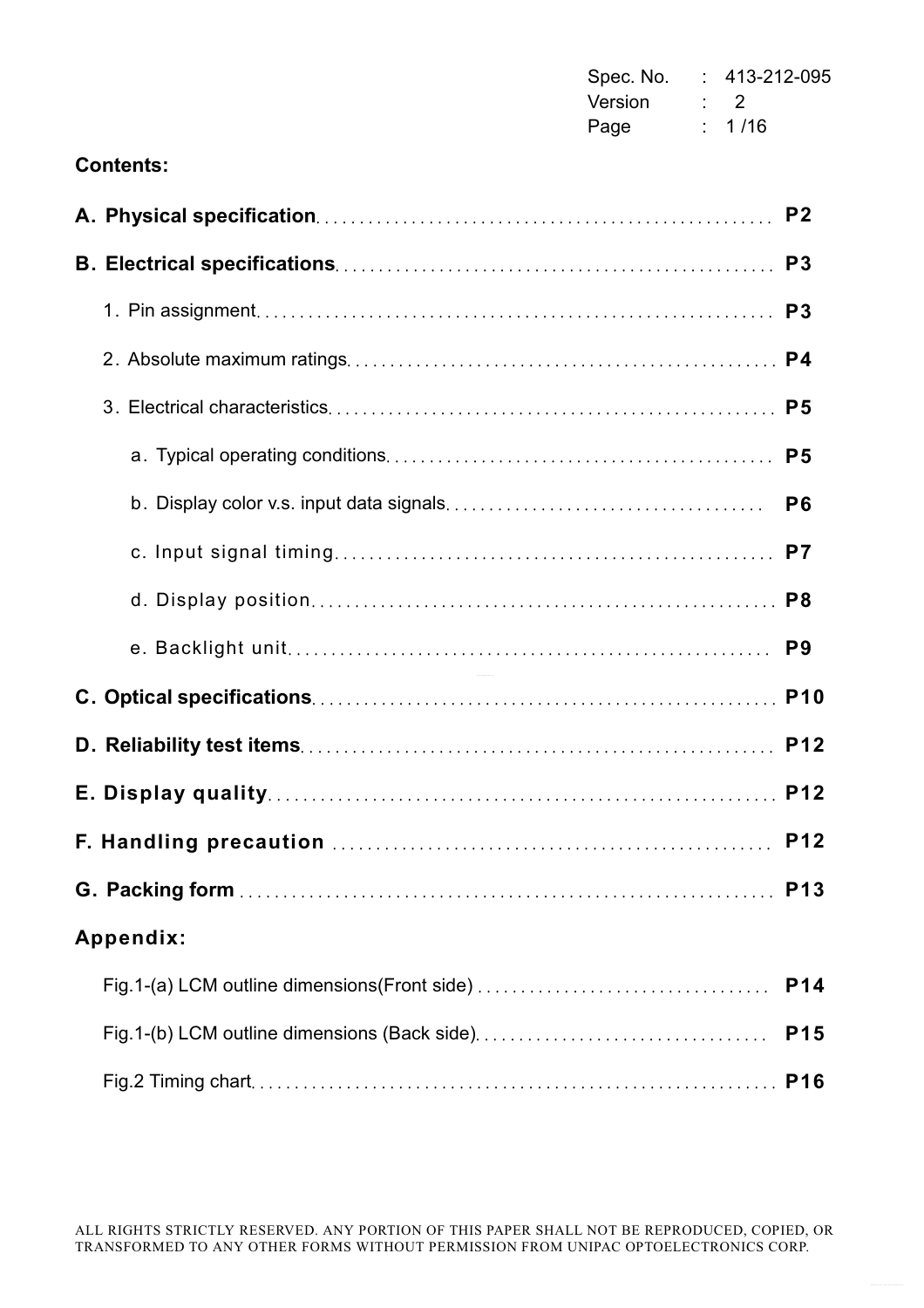| Spec. No. | 413-212-095       |
|-----------|-------------------|
| Version   | $\cdot$ 2         |
| Page      | $\frac{1}{2}$ /16 |

### A. Physical specifications

| NO. | <b>Item</b>               | <b>Specification</b>                                    | <b>Remark</b> |
|-----|---------------------------|---------------------------------------------------------|---------------|
| 1   | Display resolution(pixel) | $1024(H) \times 768(V)$                                 |               |
| 2   | Active area(mm)           | $285.7(H) \times 214.3(V)$                              |               |
| 3   | Screen size(inch)         | 14.1(Diagonal)                                          |               |
| 4   | Pixel pitch(mm)           | $0.279(H) \times 0.279(V)$                              |               |
| 5   | Color configuration       | R. G. B. Vertical stripe                                |               |
| 6   | Overall dimension(mm)     | $[298.5(W)\times 226.7(H)\times 5.2$ Typ.(D)(5.5 Max.)  | Note 1        |
| 7   | Weight(g)                 | $(445 \pm 20)$                                          |               |
| 8   | Surface treatment         | Hard coating (3H), anti-glare of the front<br>polarizer |               |

Note 1: Refer to Fig. 1.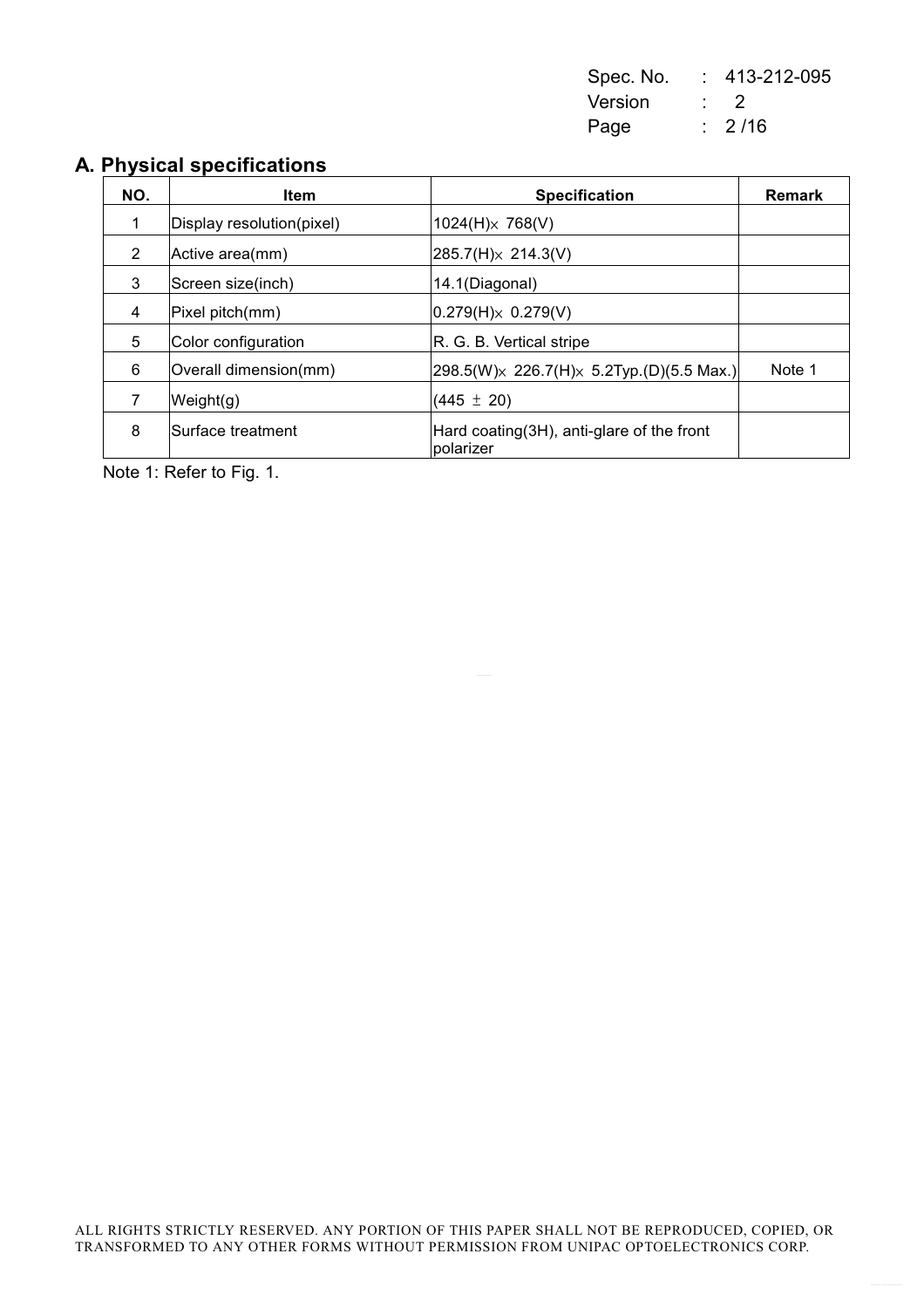| Spec. No. | 413-212-095    |
|-----------|----------------|
| Version   | $\overline{z}$ |
| Page      | : 3/16         |

# **B. Electrical specifications**<br>1.Pin assignment

- - (1).Input signal interface

CN1 (20P) connector : FI-SEB-20P-HF10(JAE)

| Pin no         | Symbol       | <b>Function</b>                                   | Etc. |
|----------------|--------------|---------------------------------------------------|------|
| 1              | $V_{\rm CC}$ | Power supply , 3.3 V (typical)                    |      |
| $\overline{c}$ | $V_{\rm CC}$ | Power supply , 3.3 V (typical)                    |      |
| 3              | <b>GND</b>   | Ground                                            |      |
| 4              | <b>GND</b>   | Ground                                            |      |
| 5              | RxIN0-       | -LVDS differential data input (R0-R5,G0)          |      |
| 6              | RxIN0+       | +LVDS differential data input (R0-R5,G0)          |      |
| $\overline{7}$ | <b>GND</b>   | Ground                                            |      |
| 8              | RxIN1-       | -LVDS differential data input (G1-G5,B0-B1)       |      |
| 9              | RxIN1+       | +LVDS differential data input (G1-G5,B0-B1)       |      |
| 10             | <b>GND</b>   | Ground                                            |      |
| 11             | RxIN2-       | -LVDS differential data input (B2-B5, HS, VS, DE) |      |
| 12             | RxIN2+       | +LVDS differential data input (B2-B5, HS, VS, DE) |      |
| 13             | <b>GND</b>   | Ground                                            |      |
| 14             | CKIN-        | Clock Signal(-)                                   |      |
| 15             | CKIN+        | Clock Signal(+)                                   |      |
| 16             | <b>GND</b>   | Ground                                            |      |
| 17             | <b>NC</b>    | Reserved for supplier test                        |      |
| 18             | NC           | Reserved for supplier test                        |      |
| 19             | <b>GND</b>   | Ground                                            |      |
| 20             | <b>GND</b>   | Ground                                            |      |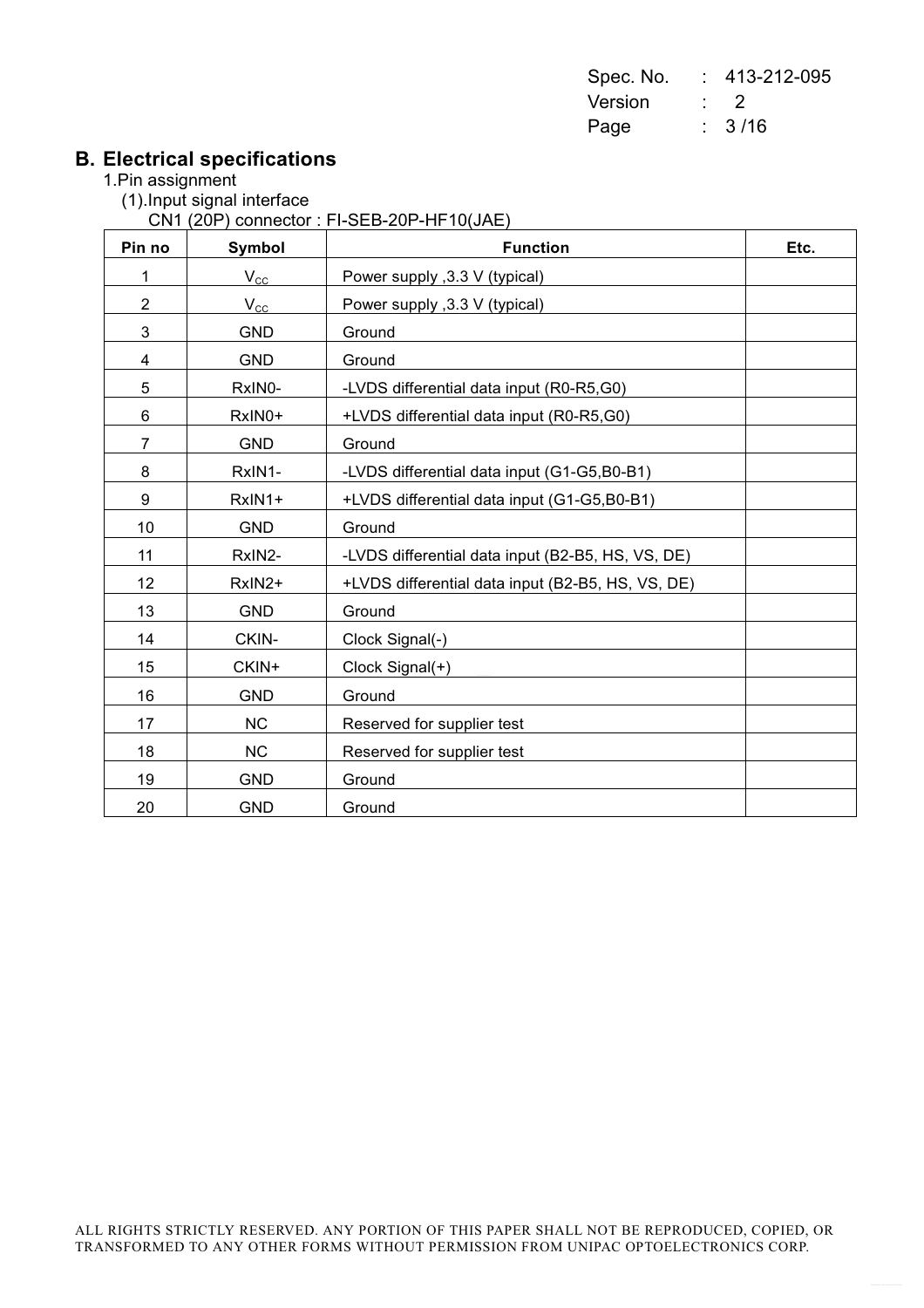| Spec. No. | 413-212-095 |
|-----------|-------------|
| Version   | $\cdot$ 2   |
| Page      | 4 / 16      |

(2) LVDS channel interface data mapping diagram



### 2. Absolute maximum ratings

 $(GND = 0 V)$ 

| <b>Parameter</b>      | Symbol                     | <b>Values</b> |                   | Unit            | <b>Remark</b>     |
|-----------------------|----------------------------|---------------|-------------------|-----------------|-------------------|
|                       |                            | Min.          | Max.              |                 |                   |
| Power voltage         | $V_{\rm CC}$               | $-0.3$        | 4                 | $V_{DC}$        | At 25 $\degree$ C |
| Input signal voltage  | $V_{LH}$                   | $-0.3$        | $V_{\rm cc}$ +0.3 | $V_{DC}$        | At $25^{\circ}$ C |
| Operating temperature | Top                        |               | $+50$             | $\rm ^{\circ}C$ | Note 1            |
| Storage temperature   | $\mathsf{T}_{\texttt{ST}}$ | $-20$         | $+60$             | °C              | Note 1            |

Note 1: The relative humidity must not exceed 90% non-condensing at temperatures of 40°C or less. At temperatures greater than 40°C, the wet bulb temperature must not exceed 39 °C. When operate at low temperatures, the brightness of CCFL will drop and the life time of CCFL will be reduced.

Note 2: The unit should not be exposed to corrosive chemicals.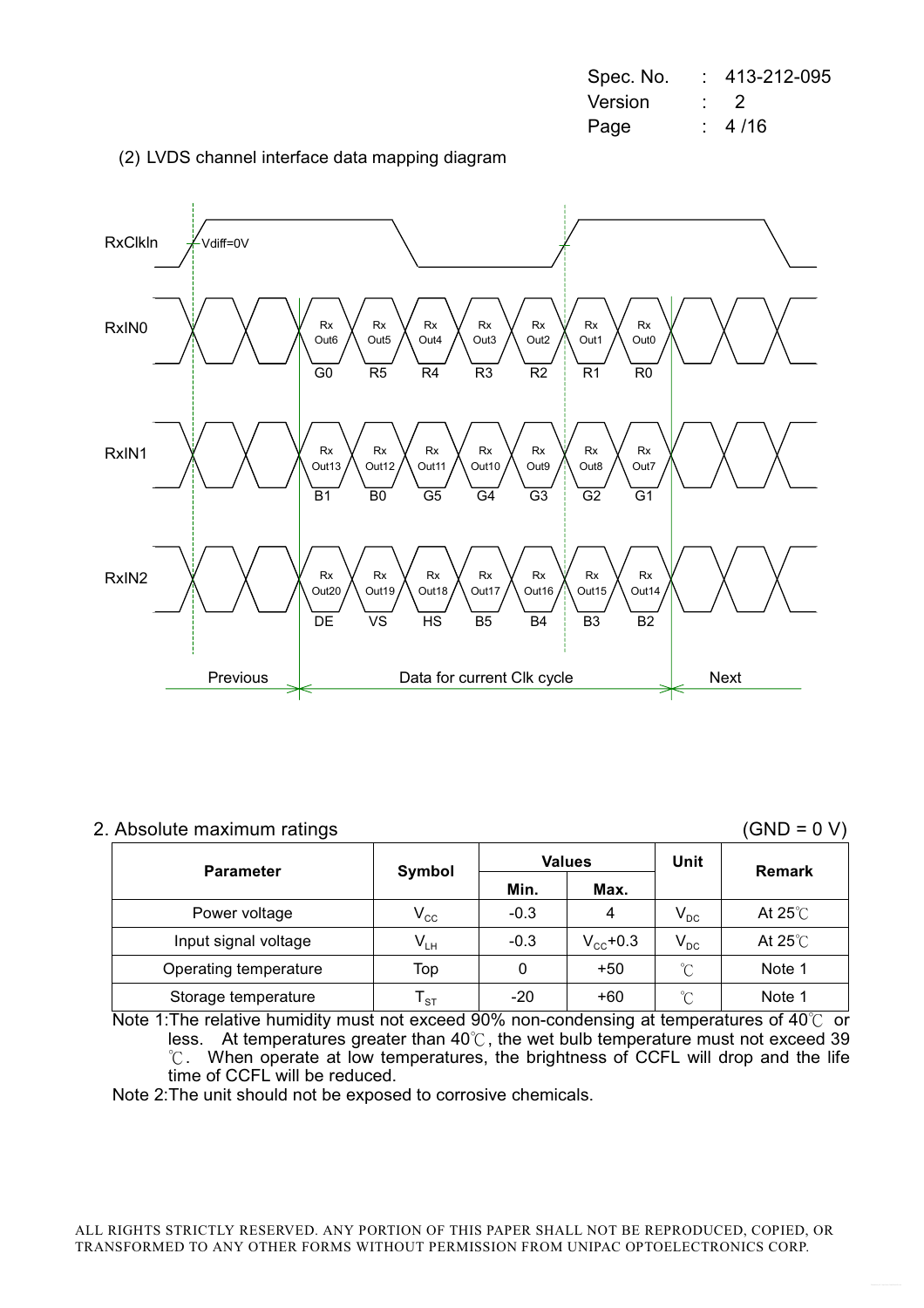| Spec. No. | 413-212-095 |
|-----------|-------------|
| Version   | $\cdot$ 2   |
| Page      | : 5/16      |

### 3. Electrical characteristics

a. Typical operating conditions

|                            | <b>Item</b>          | Symbol                     | Min.        | Typ.                     | Max.                     | Unit    | <b>Remark</b> |
|----------------------------|----------------------|----------------------------|-------------|--------------------------|--------------------------|---------|---------------|
| Power<br>supply<br>voltage | Input voltage        | $V_{\rm CC}$               | 3.0         | 3.3                      | 3.6                      | ٧       |               |
|                            | Current              | $I_A$                      |             | (350)                    | $\overline{\phantom{0}}$ |         |               |
|                            | consumption          | I <sub>B</sub>             |             | $\overline{\phantom{a}}$ | (550)                    | mArms   | Note 1        |
|                            | Inrush current       | <b>RUSH</b>                |             | $\overline{\phantom{a}}$ | (1800)                   | mApeak  | Note 2        |
| Internal<br>logic          | Low voltage          | $V_{IL}$                   | 0           | $\blacksquare$           | $0.3 V_{cc}$             |         |               |
|                            | High voltage         | $\mathsf{V}_{\mathsf{IH}}$ | $0.7V_{cc}$ | $\overline{\phantom{a}}$ | $V_{\rm CC}$             |         |               |
|                            | Power ripple voltage | $\mathsf{V}_{\mathsf{RP}}$ |             |                          | (100)                    | $mVp-p$ |               |

Note 1: Effective value (mArms) at  $V_{cc}$  = 3.3 V/25°C.









Apply the lamp voltage within the LCD operating range. When the backlight turns on before the LCD operation or the LCD turns off before the backlight turns off, the display may momentarily become abnormal.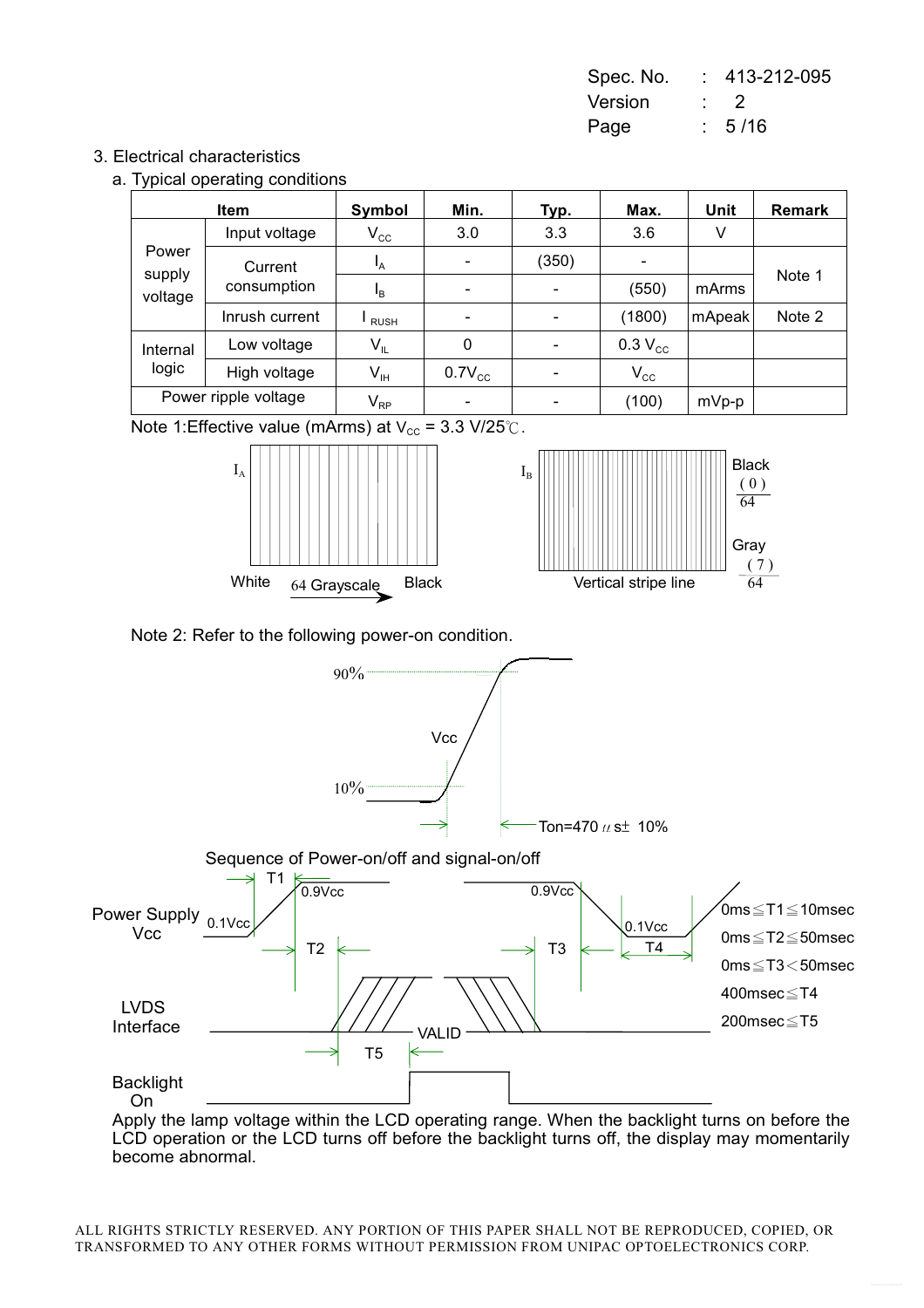| Spec. No. | 413-212-095 |
|-----------|-------------|
| Version   | $\cdot$ )   |
| Page      | : 6/16      |

### Caution

The above on/off sequence should be applied to avoid abnormal function in the display. In case of handling:

Make sure to turn off the power when you plug the cable into the input connector or pull the cable out of the connector.

### b. Display color v.s. input data signals

| Display colors |              |                |                       |                  |                       |                  |                |                  |                  |                  |                     |                  | Data signal (0 : Low level, 1: High level) |                |                        |                  |                  |                  |                |
|----------------|--------------|----------------|-----------------------|------------------|-----------------------|------------------|----------------|------------------|------------------|------------------|---------------------|------------------|--------------------------------------------|----------------|------------------------|------------------|------------------|------------------|----------------|
|                |              | R <sub>5</sub> | R <sub>4</sub>        | R <sub>3</sub>   | R2                    | R <sub>1</sub>   | R <sub>0</sub> | G <sub>5</sub>   | G4               | G <sub>3</sub>   | G <sub>2</sub>      | G <sub>1</sub>   | G <sub>0</sub>                             | B <sub>5</sub> | <b>B4</b>              | B <sub>3</sub>   | B <sub>2</sub>   | B <sub>1</sub>   | B <sub>0</sub> |
|                | <b>Black</b> | $\mathbf 0$    | $\mathbf 0$           | 0                | 0                     | $\mathbf 0$      | $\mathbf 0$    | $\mathbf 0$      | 0                | $\boldsymbol{0}$ | 0                   | $\boldsymbol{0}$ | 0                                          | $\mathbf 0$    | $\boldsymbol{0}$       | $\mathbf 0$      | $\boldsymbol{0}$ | 0                | 0              |
|                | <b>Blue</b>  | 0              | 0                     | 0                | 0                     | $\mathbf 0$      | $\mathbf 0$    | $\mathbf 0$      | 0                | 0                | $\mathbf 0$         | 0                | $\mathbf 0$                                | 1              | 1                      | 1                | 1                | 1                | 1              |
|                | Red          | 1              | 1                     | 1                | 1                     | 1                | 1              | $\mathbf 0$      | 0                | 0                | 0                   | 0                | $\mathbf 0$                                | 0              | $\pmb{0}$              | 0                | 0                | 0                | 0              |
| <b>Basic</b>   | Magenta      | 1              | 1                     | 1                | 1                     | 1                | 1              | 0                | 0                | $\boldsymbol{0}$ | 0                   | 0                | 0                                          | 1              | 1                      | 1                | 1                | 1                | 1              |
| colors         | Green        | 0              | 0                     | 0                | $\mathbf 0$           | $\mathbf 0$      | $\mathbf 0$    | 1                | 1                | 1                | 1                   | 1                | 1                                          | 0              | $\mathbf 0$            | 0                | 0                | $\mathbf 0$      | 0              |
|                | Cyan         | 0              | 0                     | 0                | 0                     | 0                | 0              | 1                | 1                | 1                | 1                   | 1                | 1                                          | 1              | 1                      | 1                | 1                | 1                | 1              |
|                | Yellow       | 1              | 1                     | 1                | 1                     | 1                | 1              | 1                | 1                | 1                | 1                   | 1                | 1                                          | 0              | $\mathbf 0$            | 0                | 0                | 0                | 0              |
|                | White        | 1              | 1                     | 1                | 1                     | 1                | 1              | 1                | 1                | 1                | 1                   | 1                | 1                                          | 1              | 1                      | 1                | 1                | 1                | 1              |
|                | <b>Black</b> | $\mathbf 0$    | 0                     | $\mathbf 0$      | $\mathbf 0$           | $\mathbf 0$      | $\mathbf 0$    | $\mathbf 0$      | 0                | $\mathsf 0$      | $\mathsf{O}\xspace$ | $\mathbf 0$      | $\mathbf 0$                                | 0              | $\mathbf 0$            | $\mathbf 0$      | $\mathbf 0$      | $\mathbf 0$      | $\mathbf 0$    |
|                |              | 0              | $\boldsymbol{0}$      | 0                | 0                     | 0                | 1              | $\pmb{0}$        | $\boldsymbol{0}$ | $\pmb{0}$        | $\pmb{0}$           | 0                | $\mathbf 0$                                | 0              | $\pmb{0}$              | 0                | $\mathbf 0$      | $\boldsymbol{0}$ | 0              |
|                | Dark         | 0              | 0                     | 0                | 0                     | 1                | $\mathbf 0$    | $\mathbf 0$      | 0                | 0                | $\mathbf 0$         | 0                | $\mathbf 0$                                | 0              | $\mathbf 0$            | $\mathbf 0$      | 0                | $\mathbf 0$      | $\mathbf 0$    |
| Red            |              |                |                       |                  |                       |                  |                |                  |                  |                  |                     |                  |                                            |                |                        |                  |                  |                  |                |
| grayscale      |              |                |                       |                  |                       |                  |                |                  |                  |                  |                     |                  |                                            |                |                        |                  |                  |                  |                |
|                | bright       |                |                       |                  |                       |                  |                |                  |                  |                  |                     |                  |                                            |                |                        |                  |                  |                  |                |
|                |              | 1              | 1                     | 1                | 1                     | 0                | 1              | 0                | 0                | 0                | 0                   | 0                | $\mathbf 0$                                | 0              | 0                      | 0                | $\mathbf 0$      | 0                | 0              |
|                |              | 1              | 1                     | 1                | 1                     | 1                | $\mathbf 0$    | $\mathbf 0$      | $\boldsymbol{0}$ | $\mathbf 0$      | 0                   | 0                | $\mathbf 0$                                | 0              | $\mathbf 0$            | 0                | $\mathbf 0$      | 0                | 0              |
|                | Red          | 1              | 1                     | 1                | 1                     | 1                | 1              | $\mathbf 0$      | 0                | $\boldsymbol{0}$ | 0                   | 0                | $\mathbf 0$                                | 0              | $\pmb{0}$              | $\mathbf 0$      | $\boldsymbol{0}$ | $\mathbf 0$      | 0              |
|                | <b>Black</b> | $\mathbf 0$    | $\pmb{0}$             | $\pmb{0}$        | 0                     | $\mathbf 0$      | $\mathbf 0$    | $\mathbf 0$      | 0                | $\pmb{0}$        | $\mathbf 0$         | $\mathbf 0$      | $\mathbf 0$                                | 0              | $\boldsymbol{0}$       | $\mathbf 0$      | $\mathbf 0$      | $\pmb{0}$        | $\pmb{0}$      |
|                |              | 0              | 0                     | 0                | 0                     | 0                | $\mathbf 0$    | $\mathbf 0$      | 0                | 0                | $\mathbf 0$         | 0                | 1                                          | 0              | $\pmb{0}$              | 0                | $\mathbf 0$      | 0                | 0              |
|                | Dark         | 0              | 0                     | 0                | 0                     | $\mathbf 0$      | 0              | 0                | 0                | 0                | 0                   | 1                | $\mathbf 0$                                | 0              | $\mathbf 0$            | $\mathbf 0$      | $\mathbf 0$      | $\mathbf 0$      | $\mathbf 0$    |
| Green          |              |                |                       |                  |                       |                  |                |                  |                  |                  |                     |                  |                                            |                |                        |                  |                  |                  |                |
| grayscale      |              |                |                       |                  |                       |                  |                |                  |                  |                  |                     |                  |                                            |                |                        |                  |                  |                  |                |
|                | bright       |                |                       |                  |                       |                  | $\mathbf 0$    |                  |                  |                  |                     |                  |                                            |                |                        |                  |                  |                  |                |
|                |              | 0<br>0         | 0<br>$\boldsymbol{0}$ | 0<br>$\mathbf 0$ | 0<br>$\boldsymbol{0}$ | 0<br>$\mathbf 0$ | $\mathbf 0$    | 1                | 1<br>1           | 1<br>1           | 1<br>1              | 0<br>1           | 1<br>0                                     | 0<br>0         | $\pmb{0}$<br>$\pmb{0}$ | 0<br>$\mathbf 0$ | 0<br>$\mathbf 0$ | 0<br>$\mathbf 0$ | 0<br>0         |
|                |              | 0              | $\pmb{0}$             | 0                | $\boldsymbol{0}$      | 0                | $\mathbf 0$    | 1<br>1           | 1                | 1                | 1                   | 1                | 1                                          | 0              | $\pmb{0}$              | 0                | $\pmb{0}$        | $\mathbf 0$      | 0              |
|                | Green        |                |                       |                  |                       |                  |                |                  |                  |                  |                     |                  |                                            |                |                        |                  |                  |                  |                |
|                | <b>Black</b> | $\mathbf 0$    | $\boldsymbol{0}$      | 0                | 0                     | $\mathbf 0$      | $\pmb{0}$      | $\pmb{0}$        | 0                | 0                | 0                   | $\mathbf 0$      | 0                                          | 0              | $\pmb{0}$              | $\mathbf 0$      | $\mathbf 0$      | $\mathbf 0$      | $\pmb{0}$      |
|                |              | 0              | 0                     | 0                | 0                     | 0                | 0              | 0                | 0                | 0                | 0                   | 0                | 0                                          | 0              | 0                      | 0                | 0                | 0                | 1              |
|                | Dark         | 0              | 0                     | 0                | 0                     | 0                | 0              | 0                | 0                | 0                | 0                   | 0                | 0                                          | 0              | $\mathbf 0$            | 0                | 0                | 1                | 0              |
| <b>Blue</b>    |              |                |                       |                  |                       |                  |                |                  |                  |                  |                     |                  |                                            |                |                        |                  |                  |                  |                |
| grayscale      |              |                |                       |                  |                       |                  |                |                  |                  |                  |                     |                  |                                            |                |                        |                  |                  |                  |                |
|                | bright       | $\pmb{0}$      | 0                     | 0                | 0                     | $\mathbf 0$      | $\mathbf 0$    | 0                | 0                | 0                | $\pmb{0}$           | 0                | 0                                          | 1              | 1                      | 1                | $\mathbf{1}$     | 0                | 1              |
|                |              | $\mathbf 0$    | $\boldsymbol{0}$      | $\pmb{0}$        | $\mathbf 0$           | $\pmb{0}$        | $\pmb{0}$      | $\boldsymbol{0}$ | $\mathbf 0$      | $\mathbf 0$      | $\mathbf 0$         | $\pmb{0}$        | $\pmb{0}$                                  | 1              | $\mathbf 1$            | $\mathbf{1}$     | $\mathbf 1$      | $\mathbf 1$      | 0              |
|                |              | 0              | 0                     | 0                | 0                     | 0                | $\mathbf 0$    | $\mathbf 0$      | 0                | $\pmb{0}$        | 0                   | 0                | 0                                          | 1              | 1                      | 1                | 1                | 1                | 1              |
|                | <b>Blue</b>  |                |                       |                  |                       |                  |                |                  |                  |                  |                     |                  |                                            |                |                        |                  |                  |                  |                |

Note: Each basic color can be displayed in 64 gray scales using the 6 bit data signals. By combining the 18-bit data signals (R, G, B), the 262, 144 colors can be achieved on the display.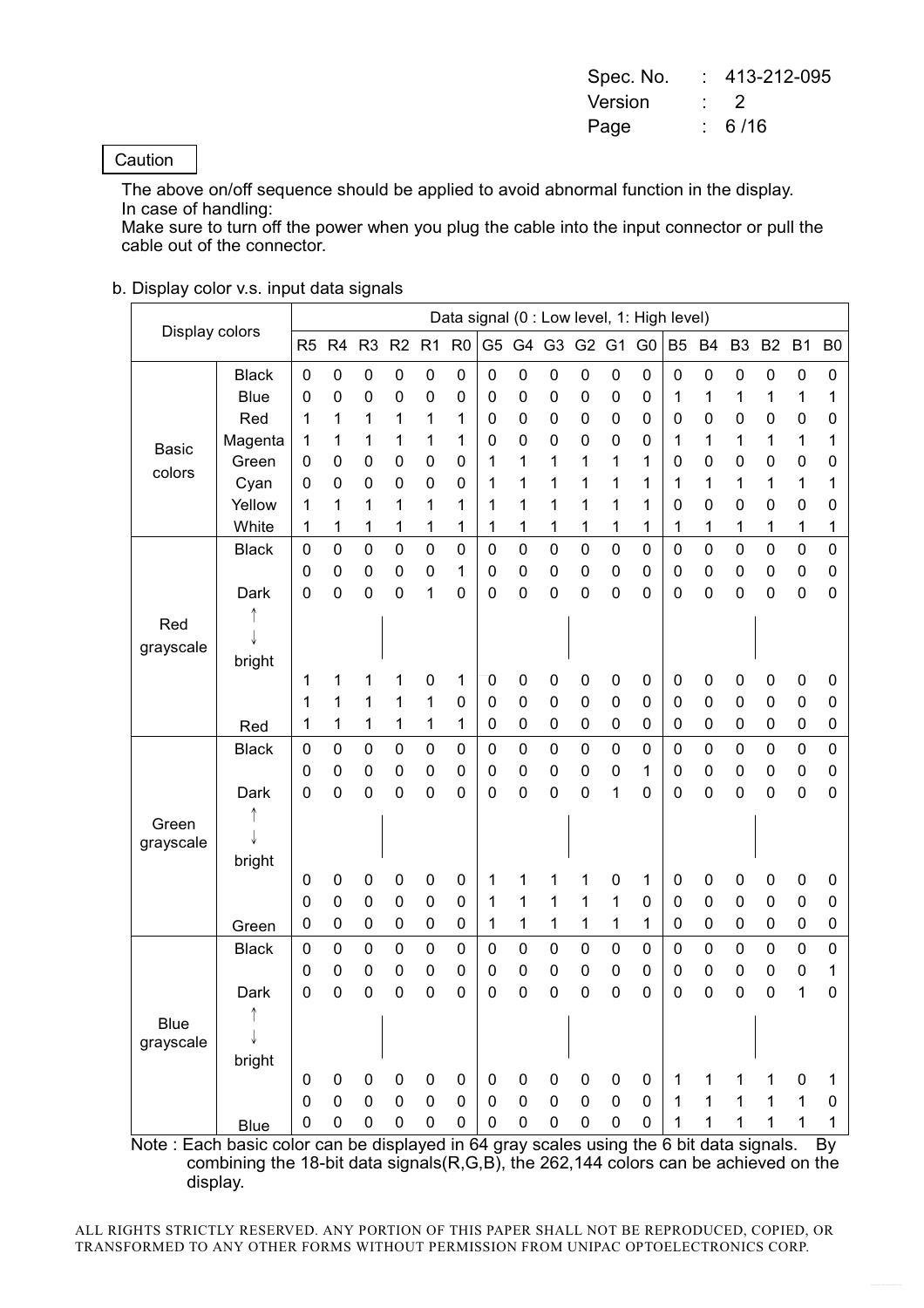| Spec. No. | $: 413 - 212 - 095$ |
|-----------|---------------------|
| Version   | $\cdot$ 2           |
| Page      | : 7/16              |

### c. Input signal timing

Timing diagrams of input signal are shown in Fig 2.

(1). Timing characteristics of input signals

|                  | <b>Item</b>    | Symbol | Min.                     | Typ. | Max.                         | <b>Unit</b> | <b>Remark</b> |
|------------------|----------------|--------|--------------------------|------|------------------------------|-------------|---------------|
|                  | Frequency      | Fck    | 50                       | 65   | 66                           | <b>MHz</b>  |               |
| <b>CLK</b> clock | Period         | Clk    | 15.2                     | 15.4 | 20                           | ns          |               |
|                  | Period         | Th     | 1040                     | 1344 | 1648                         | <b>CIK</b>  |               |
|                  |                |        | 20                       | 20.7 | $\overline{\phantom{0}}$     | $\mu$ S     |               |
|                  | Display period | Thd    |                          | 1024 |                              | <b>Clk</b>  |               |
| Hs               | Pulse width    | Thw    | 2                        | 136  | $\blacksquare$               | <b>Clk</b>  |               |
| Horizontal       | Display start  | The    | 296                      | 296  | 296                          | <b>Clk</b>  | DE non-using  |
| sync             |                |        | 8                        | 296  | 600                          | <b>Clk</b>  | DE using      |
|                  | Front porch    | Thf    | 8                        | 24   |                              | <b>Clk</b>  |               |
|                  | Back porch     | Thb    | 4                        | 160  | $\overline{\phantom{a}}$     | <b>Clk</b>  |               |
|                  | Blanking       | Thb1   | 16                       | 320  | 624                          | <b>Clk</b>  |               |
|                  | Phase shift    | Tvpd   | 2                        | 320  |                              | <b>Clk</b>  |               |
|                  | Period         | Tv     | 803                      | 806  | 895                          | Th          |               |
| Vs               |                |        | $\overline{\phantom{a}}$ | 16.6 | 20                           | ms          |               |
| Vertical         | Display width  | Tvd    |                          | 768  |                              | Th          |               |
| sync             | Pulse width    | Tvw    | $\overline{1}$           | 6    |                              | Th          |               |
|                  | Display start  | Tve    | $\overline{\phantom{a}}$ | 35   | $\qquad \qquad \blacksquare$ | Th          | DE non-using  |
|                  | Front porch    | Tvf    | 0                        | 3    |                              | Th          |               |
|                  | Blanking       | Tvb1   | 35                       | 38   | 127                          | Th          |               |

### Available data input timing

| Horizontal | DE non-using | When DE signal is fixed Low, after falling edge of Hs, counting 296<br>clocks, then getting valid data from 297th clock's data.                   |
|------------|--------------|---------------------------------------------------------------------------------------------------------------------------------------------------|
|            | DE using     | Valid data is according to rising edge of "DE" signal.<br>The time should be 8 to 600 clocks between falling edge of Hs and<br>rising edge of DE. |
| Vertical   | DE non-using | After falling edge of Vs, counting 35 Th, then getting 36th Th's data.                                                                            |
|            | DE using     | Valid data is according to the first rising edge of "DE" signal after<br>DE keeps low during blanking period.                                     |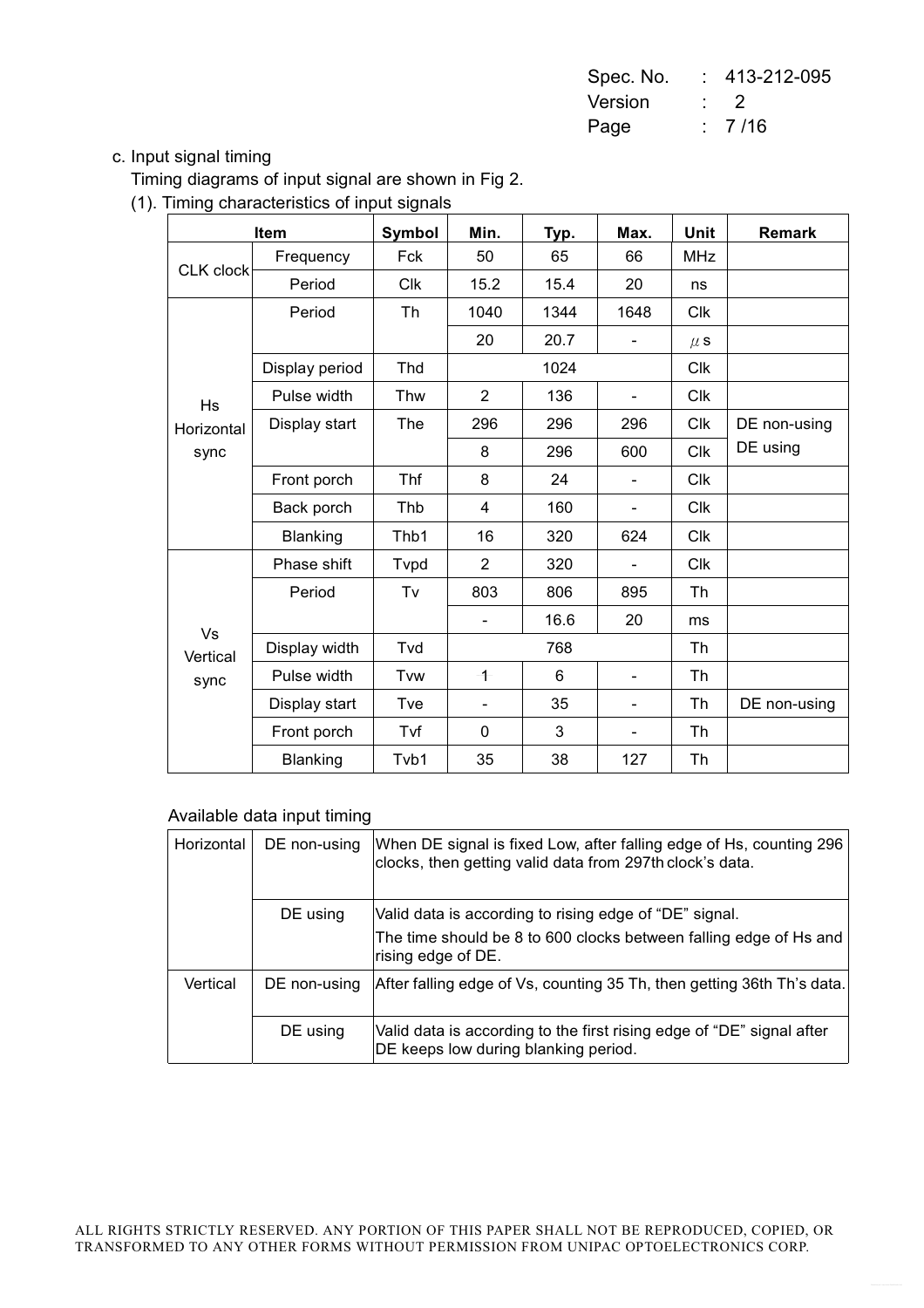| Spec. No. | 413-212-095 |
|-----------|-------------|
| Version   | ・・・         |
| Page      | : 8/16      |

### (2). The timing condition of LVDS

| ltem                          | Symbol | Min.       | Typ. | Max. | Unit |
|-------------------------------|--------|------------|------|------|------|
| The differential level        | VID    | 0.1        |      | 0.6  |      |
| The common mode input voltage | VIC    | <b>VID</b> |      | VID  |      |
| The input setup time          | tsu1   | 500        | -    |      | ps   |
| The input hold time           | th1    | 500        |      |      | рs   |





### d. Display position

| D(1,1)    | D(2,1)   | . | D(X,1)    | . | D(1023,1)     | D(1024,1)               |
|-----------|----------|---|-----------|---|---------------|-------------------------|
| D(1,2)    | D(2,2)   | . | D(X,2)    | . | D( $1023,2$ ) | D(1024,2)               |
|           |          | . |           | . |               |                         |
| D(1,Y)    | D(2,Y)   | . | D(X,Y)    | . | D(1023,Y)     | D(1024, Y)              |
|           |          | . |           | . |               |                         |
| D(1, 767) | D(2,767) | . | D(X, 767) |   |               | D(1023,767) D(1024,767) |
| D(1,768)  | D(2,768) | . | D(X, 768) | . | D(1023,768)   | D(1024, 768)            |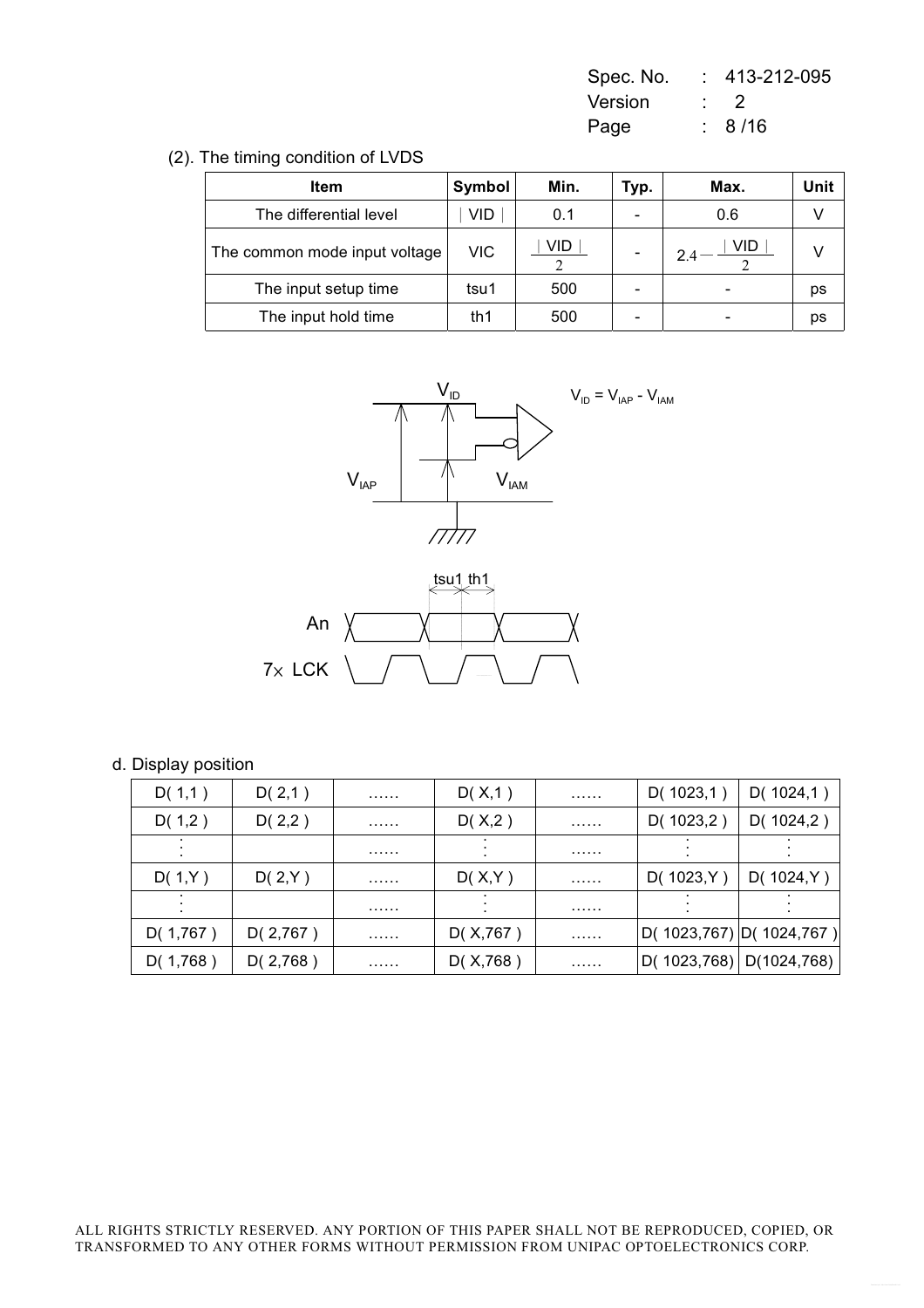| Spec. No. | 413-212-095 |
|-----------|-------------|
| Version   | $\cdot$ 2   |
| Page      | :9/16       |

e.Backlight unit

The backlight system is an edge-lighting type with a CCFT(Cold Cathode Fluorescent Tube). The characteristics of a single lamp are shown in the following tables.

| <b>Parameter</b>      | Symbol                    | Min.  | Typ.                         | Max.                           | Unit            | <b>Remark</b> |
|-----------------------|---------------------------|-------|------------------------------|--------------------------------|-----------------|---------------|
| Lamp voltage          | $V_L$                     | (594) | (660)                        | (726)                          | Vrms            | Note 1        |
| Lamp current          | IL.                       | 3     | 6                            | 6.5                            | mArms           | Note 1        |
| Power consumption     | $P_L$                     |       | (3.96)                       |                                | W               | Note 2        |
|                       |                           |       | $\overline{\phantom{0}}$     | $(1530(T=0^{\circ}C))$         |                 | Note 3        |
| Lamp starting voltage | $\mathsf{V}_{\mathsf{S}}$ |       | $\qquad \qquad \blacksquare$ | $(1250(T=25^{\circ}\text{C}))$ | Vrms            |               |
| Frequency             | $F_{\rm L}$               | 50    | 60                           | 80                             | KH <sub>7</sub> | Note 4        |
| Lamp life time        |                           | 10000 |                              |                                | Hr              | Note 1, 5     |

Note 1:  $T = 25^{\circ}$ C

- Note 2: Inverter should be designed with the characteristic of lamp. When you are designing the inverter, the output voltage of the inverter should comply with the following conditions.
	- (1). The area under the positive and negative cycles of the waveform of the lamp current and lamp voltage should be area symmetric (the symmetric ratio should be larger than 90%).
	- (2). There should not be any spikes in the waveform.
	- (3). The waveform should be sine wave as possible.
	- (4). Lamp current should not exceed the maximum value within the operating temperature (It is prohibited to over the maximum lamp current even if operated in the non-quaranteed temperature). When lamp current over the maximum value for a long time, it may cause fire. Therefore, it is recommend that the inverter should have the current limited circuit.
- Note 3: The inverter open voltage should be designed larger than the lamp starting voltage at T=0°C otherwise backlight may be blinking for a moment after turning on or not be able to turn on. The open voltage should be measured after ballast capacitor. If an inverter has shutdown function it should keep its open voltage for longer than 1 second even if lamp connector is open.
- Note 4: Lamp frequency may produce interference with horizontal synchronous frequency and this may cause line flow on the display. Therefore lamp frequency shall be detached from the horizontal synchronous frequency and its harmonics as far as possible in order to avoid interference.
- Note 5: Brightness (I,=6mA) to be decrease to the 50% of the initial value.

Note 6: CN2 connector (backlight): BHSR-02VS-1 (JST)

Mating connector: SM02B-BHSS-1-TB (JST)

| Pin no. | Symbol | <b>Function</b>         | Remark             |
|---------|--------|-------------------------|--------------------|
|         |        | CCFL power supply(H.V.) | Cable color: Pink  |
|         |        | CCFL power supply(GND)  | Cable color: White |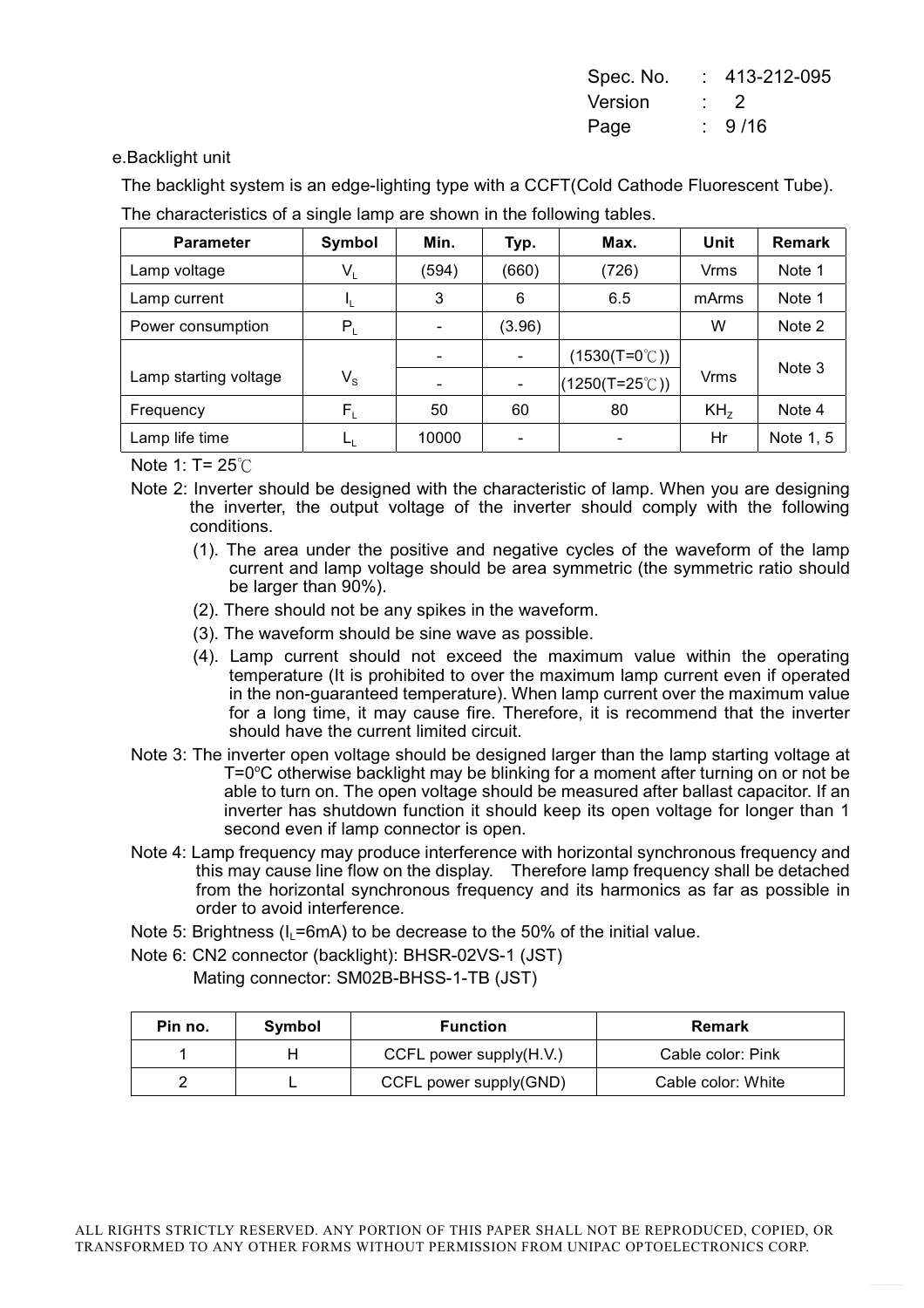| Spec. No. |    | 413-212-095    |
|-----------|----|----------------|
| Version   |    | $\overline{z}$ |
| Page      | t. | 10/16          |

| <br>Item          |                         | . <i>.</i>           | <b>Condition</b><br>Symbol | <b>Specification</b>     |            |                              |      |               |
|-------------------|-------------------------|----------------------|----------------------------|--------------------------|------------|------------------------------|------|---------------|
|                   |                         |                      |                            | Min.                     | Typ.       | Max.                         | Unit | <b>Remark</b> |
| Response time     |                         |                      |                            |                          |            |                              |      |               |
| Rising time       |                         | <b>Tr</b>            | $\theta = 0^{\circ}$       |                          | 20         | 40                           | ms   | Note 4        |
| Falling time      |                         | <b>Tf</b>            |                            |                          | 30         | 50                           |      |               |
| Contrast ratio    |                         | CR                   | $\theta = 0^{\circ}$       | 150                      | 250        | $\overline{\phantom{a}}$     |      | Note 3,5      |
| Viewing angle     |                         |                      |                            |                          |            |                              |      |               |
|                   | Top                     |                      |                            | 10                       |            |                              |      |               |
|                   | <b>Bottom</b>           |                      | $CR \ge 10$                | 30                       |            | $\blacksquare$               | deg. | Note 3,8      |
|                   | Left                    |                      |                            | 40                       |            |                              |      |               |
|                   | Right                   |                      |                            | 40                       |            |                              |      |               |
| <b>Brightness</b> | 5 points                | $Y_L$                | $\theta = 0^{\circ}$       | (120)                    | (150)      |                              |      | Note          |
|                   |                         |                      |                            |                          |            |                              |      | 3,6,7,9       |
|                   | Color chromaticity(CIE) |                      | $\theta = 0^{\circ}$       | $\overline{\phantom{0}}$ | 0.310      | $\qquad \qquad \blacksquare$ |      |               |
|                   |                         | Wy                   |                            | $\overline{\phantom{0}}$ | 0.330      | $\overline{\phantom{a}}$     |      |               |
|                   |                         | Rx                   |                            | $\overline{\phantom{0}}$ | <b>TBD</b> | $\overline{\phantom{a}}$     |      |               |
|                   |                         | <b>Ry</b>            |                            | $\overline{\phantom{0}}$ | <b>TBD</b> |                              |      |               |
|                   |                         | Gx                   |                            | $\overline{\phantom{0}}$ | <b>TBD</b> | $\blacksquare$               |      | Note 3        |
|                   |                         | Gy                   |                            | $\overline{\phantom{0}}$ | <b>TBD</b> | $\overline{\phantom{a}}$     |      |               |
|                   |                         | Bx                   |                            | $\overline{\phantom{0}}$ | <b>TBD</b> | $\overline{\phantom{a}}$     |      |               |
|                   |                         | By                   |                            |                          | <b>TBD</b> |                              |      |               |
| White uniformity  |                         | $\delta$ $_{\sf{W}}$ |                            |                          |            | 1.8                          |      | Note 3,9      |

### C. Optical specifications (Note 1, Note 2)

Note 1: Ambient temperature =  $25^{\circ}$ C.

Note 2: To be measured in dark room after lighting the backlight for 30 minutes.

Note 3: To be measured with a viewing cone of 1° by Topcon luminance meter BM-5A.

Note 4: Definition of response time:

The output signals of BM-7 are measured when the input signals are changed from "Black" to "White" (falling time) and from "White" to "Black" (rising time), respectively. The response time interval between the 10% and 90% of amplitudes. Refer to figure as below.

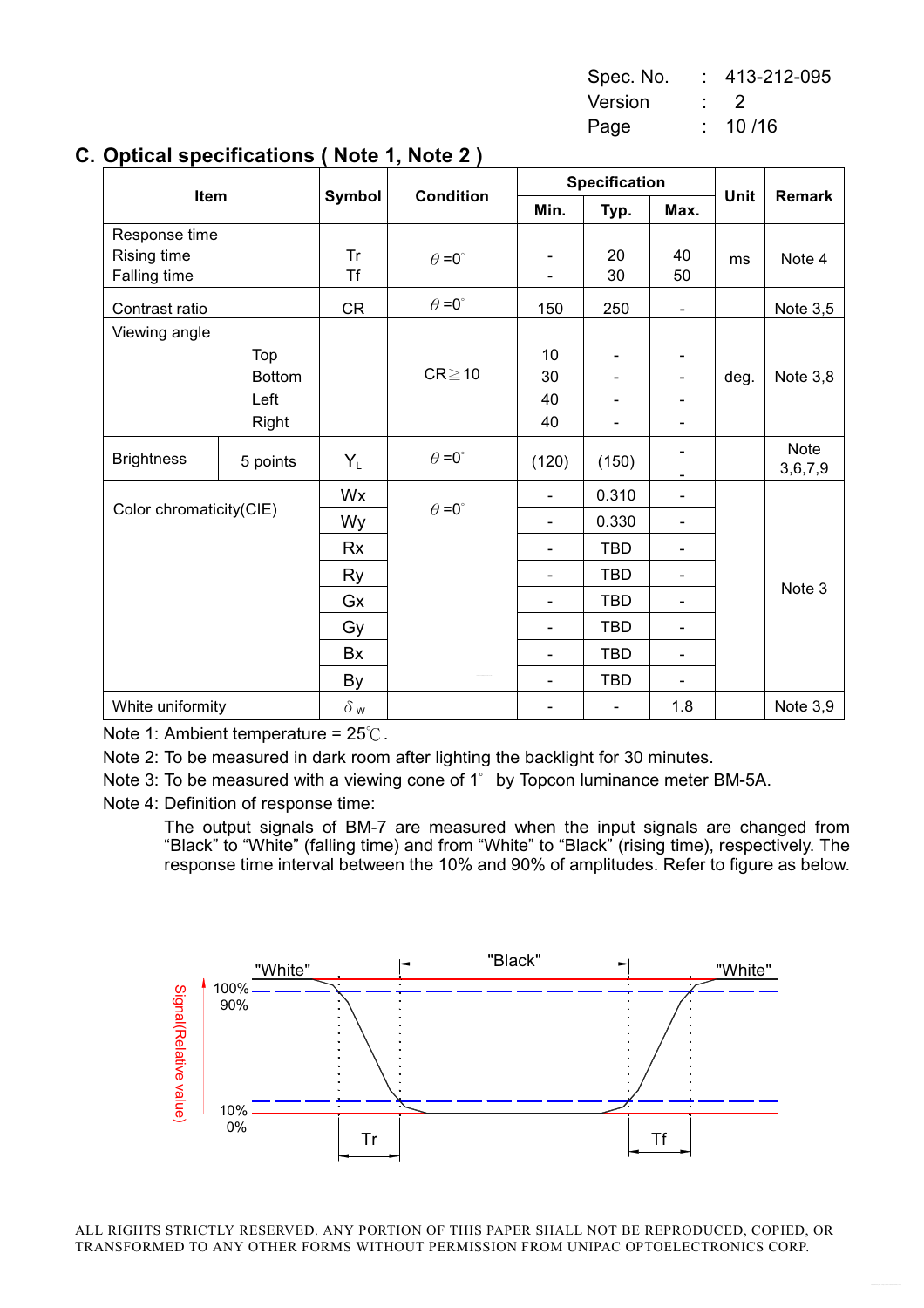| Spec. No. | 413-212-095 |
|-----------|-------------|
| Version   | $\cdot$ )   |
| Page      | : 11/16     |

Note 5. Definition of contrast ratio:

Contrast ratio is calculated with the following formula.

Brightness on the "White" state Contrast ratio (CR)=

Brightness on the "Black" state

Note 6: Definition of brightness:

$$
\text{Brightness}(\text{ Y}_{\text{L}}) = \frac{Y_{\text{LD}} + Y_{\text{LE}} + Y_{\text{LG}} + Y_{\text{LI}} + Y_{\text{LI}}}{5}
$$

Note 7: Driving conditions for CCFL :  $I_L$ =6.0 mA, 60 KH<sub>z</sub> frequency.

Note 8: Definition of viewing angle.



Note 9: Definition of white uniformity:

White uniformity is defined as the following with thirteen measurements  $(A-M)$ .

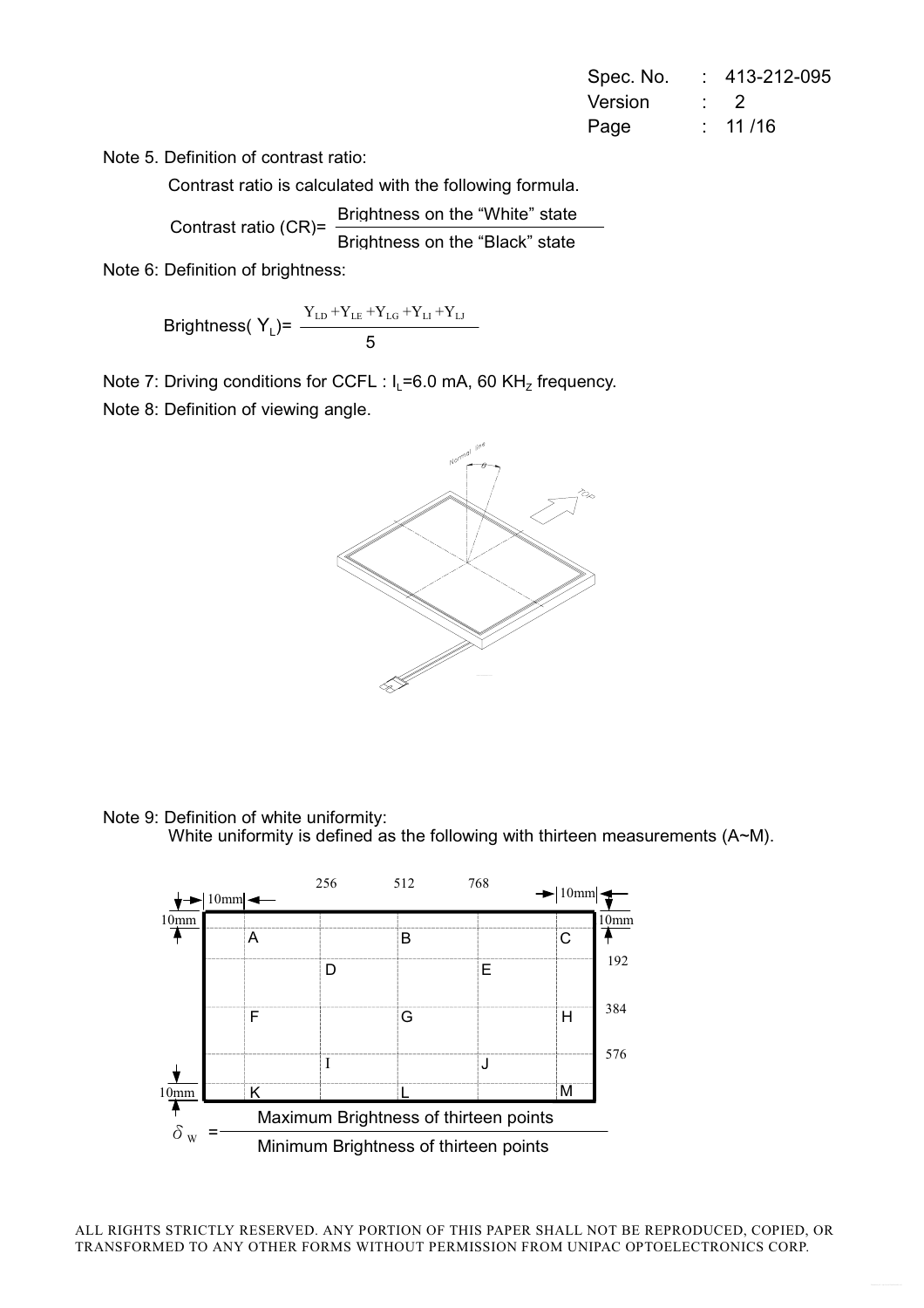| Spec. No. | 413-212-095 |
|-----------|-------------|
| Version   | $\cdot$ 2   |
| Page      | : 12/16     |

## D. Reliability test items (Note 1)

| Test tem                                      | <b>Test Condition</b>                               | Judgement                  | <b>Remark</b> |
|-----------------------------------------------|-----------------------------------------------------|----------------------------|---------------|
| High temperature storage                      | $60^{\circ}$ C, 240Hrs                              | Display quality            | Note $1, 2$   |
| Low temperature storage                       | -20℃, 240Hrs                                        | Display quality            | Note 1, 2     |
| High temperature & high<br>humidity operation | 40℃, 90%RH, 240Hrs<br>(No condensation)             | Display quality            | Note $1, 2$   |
| High temperature operation                    | $50^{\circ}$ C, 240Hrs                              | Display quality            | Note $1, 2$   |
| Low temperature operation                     | l0℃, 240Hrs                                         | Display quality            | Note 1, 2     |
| Temperature cycling                           | -20℃ <b>~60</b> ℃                                   | Display quality            | Note $1, 2$   |
| (non-operation)                               | 1Hr, 10mins, 1Hr, 5cycles                           |                            |               |
| Electrostatic discharge                       | 150pF, 150 $\Omega$ , $\pm$ 10KV, 1second, 9 points | Display function Note 2, 3 |               |
| (non-operation)                               | on the panel, 10 times each place                   |                            |               |
| Vibration                                     | Sweep:1.5G, $10H_z \sim 300H_z \sim 10H_z/10$ min   | Display quality            | Note $1, 2$   |
| (non-operation)                               | 10 min for each direction X, Y, Z                   |                            |               |
|                                               | (6 Hrs in total)                                    |                            |               |
| lMechanical shock                             | Half-sine wave 240G, 2ms, $\pm$ X, $\pm$ Y, $\pm$ Z | Display quality            | Note 1, 2     |
| (non-operation)                               | Once for each direction                             |                            |               |
| Interface connector ESD test                  | 100pF, $0\Omega$ , $\pm$ 200V, machine mode,        | Display quality            | Note 2        |
|                                               | 1 second, 10 times for each pin                     |                            |               |

Note 1: Evaluation should be tested after storage at room temperature for one hour.

Note 2: There should be no change which might affect the practical display function when the display quality test is conducted under normal operating condition.

Note 3: The discharging points are shown as below.

### E. Display quality

The display quality of the color TFT-LCD module should be in compliance with the Unipac's incoming inspection standard.

### F. Handling precaution

The Handling of the TFT-LCD should be in compliance with the Unipac's handling principle standard.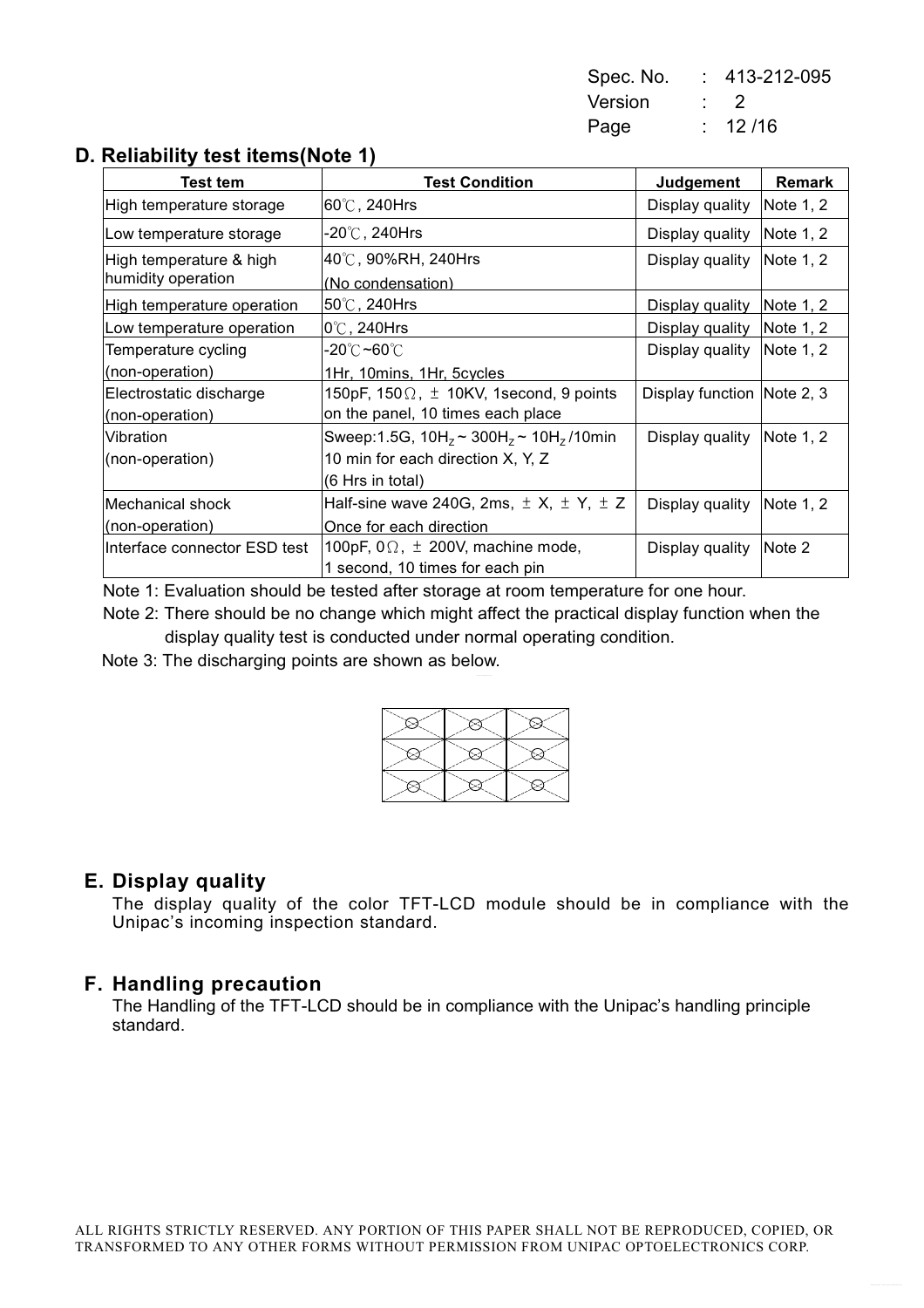| Spec. No. | 413-212-095 |
|-----------|-------------|
| Version   | $\cdot$ 2   |
| Page      | : 13/16     |

# **G. Packing form**

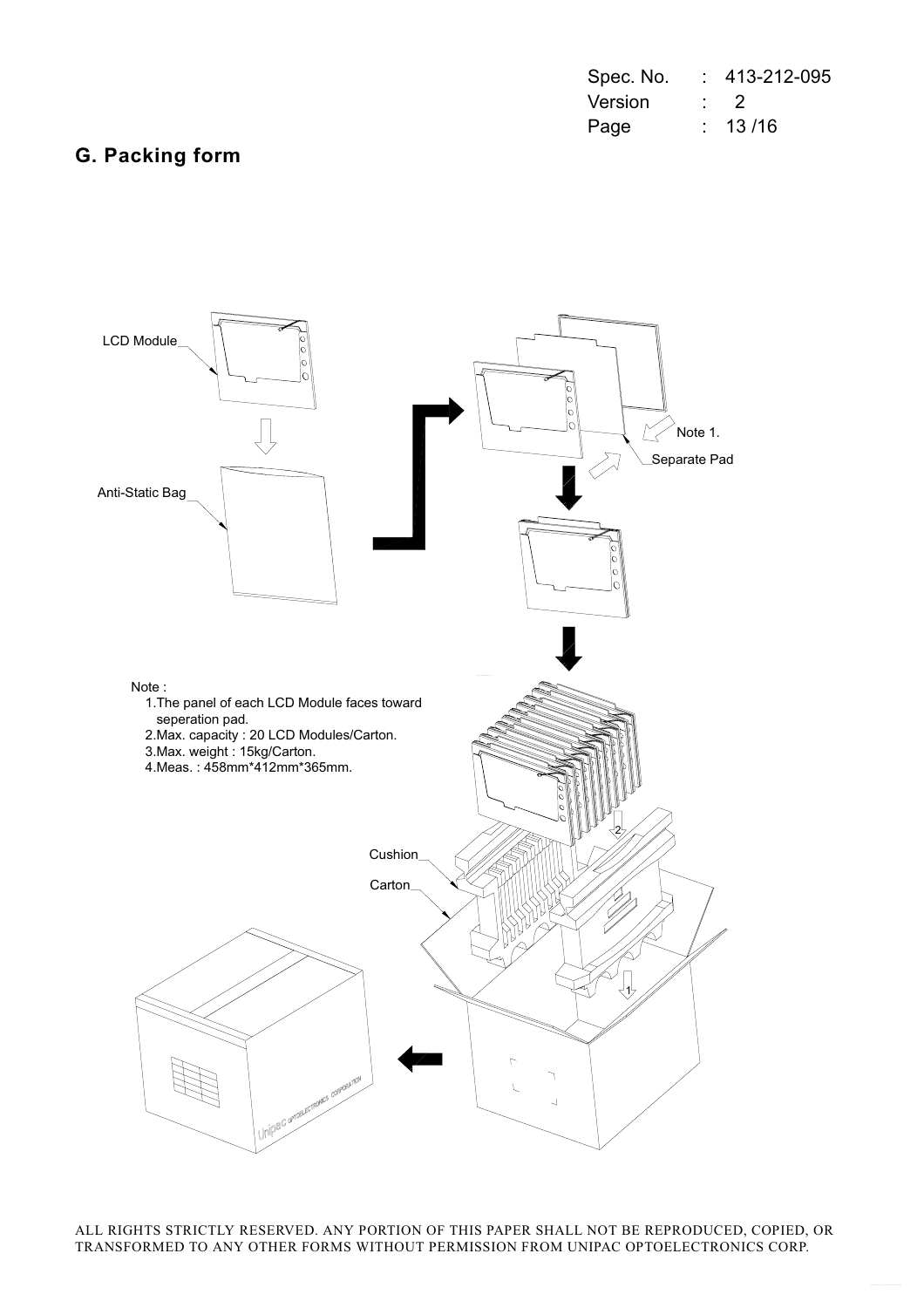| Spec. No. | 413-212-095 |
|-----------|-------------|
| Version   | . 2         |
| Page      | : 14/16     |



ALL RIGHTS STRICTLY RESERVED. ANY PORTION OF THIS PAPER SHALL NOT BE REPRODUCED, COPIED, OR TRANSFORMED TO ANY OTHER FORMS WITHOUT PERMISSION FROM UNIPAC OPTOELECTRONICS CORP.

# Fig.1-(a) LCM outline dimensions (Front side)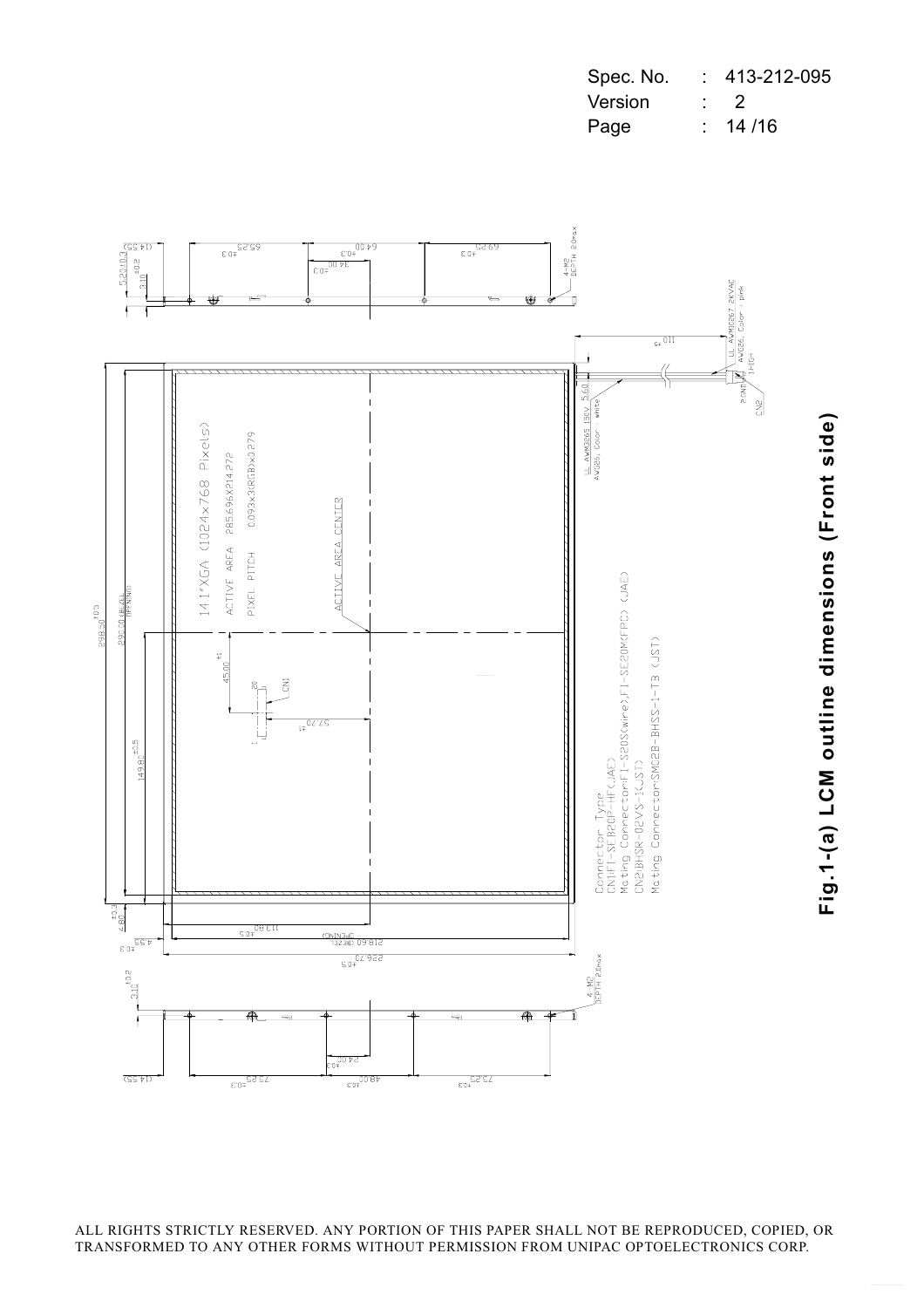| Spec. No. | 413-212-095 |
|-----------|-------------|
| Version   | $\cdot$ 2   |
| Page      | : 15/16     |



Fig.1-(b) LCM outline dimensions (Back side)